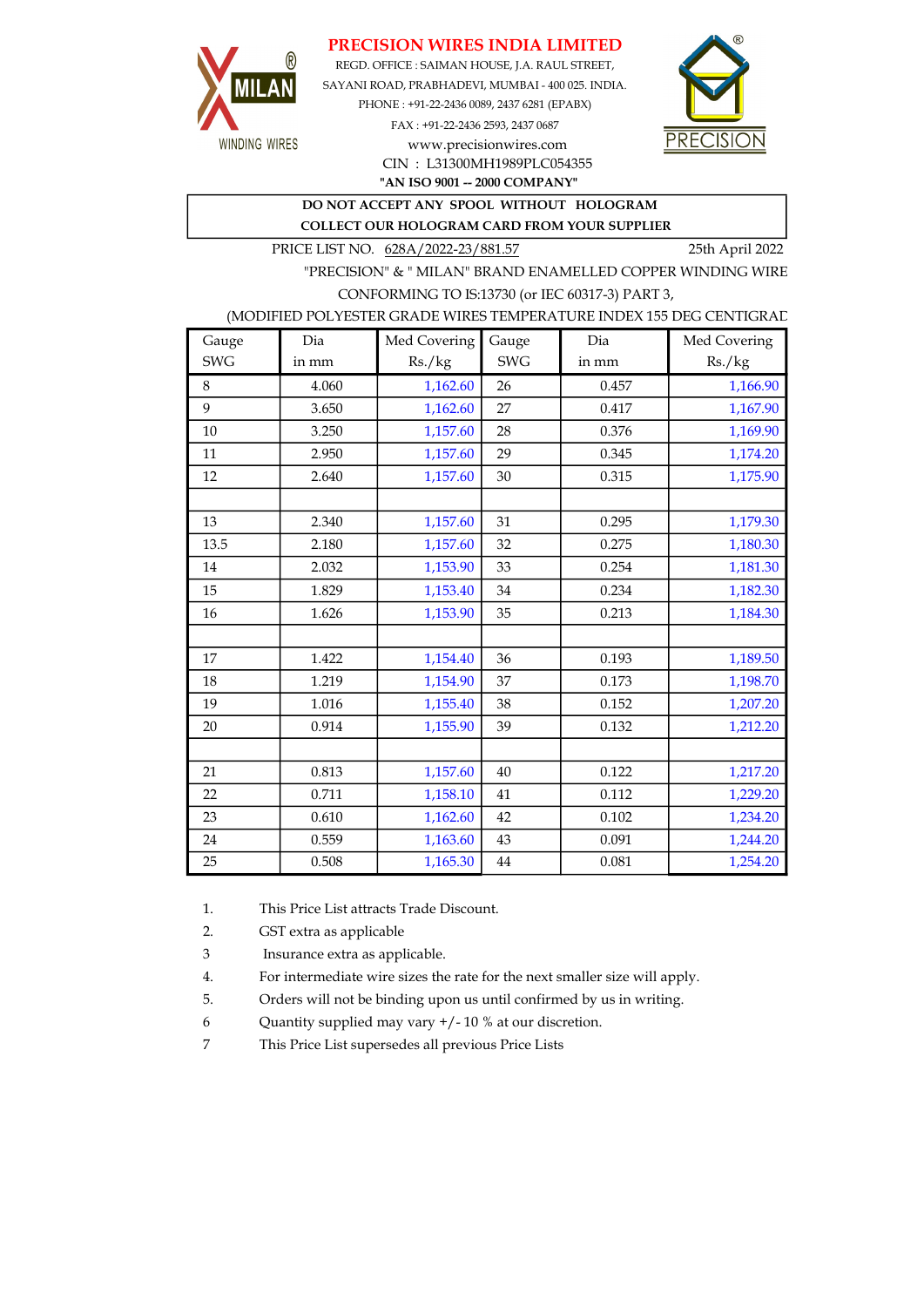

## PRECISION WIRES INDIA LIMITED

CIN : L31300MH1989PLC054355 SAYANI ROAD, PRABHADEVI, MUMBAI - 400 025. INDIA. PHONE : +91-22-2436 0089, 2437 6281 (EPABX) FAX : +91-22-2436 2593, 2437 0687 www.precisionwires.com REGD. OFFICE : SAIMAN HOUSE, J.A. RAUL STREET,



"AN ISO 9001 -- 2000 COMPANY"

DO NOT ACCEPT ANY SPOOL WITHOUT HOLOGRAM COLLECT OUR HOLOGRAM CARD FROM YOUR SUPPLIER

PRICE LIST NO. 628B/2022-23/881.57 25th April 2022

"PRECISION" & " MILAN" BRAND ENAMELLED COPPER WINDING WIRE CONFORMING TO IS:13730 PART 13, ( IEC 60317-13)

#### (DUAL COATED WIRES CLASS H+ WIRES TEMPERATURE INDEX 200 DEG CENTIGRAD

| Gauge           | Dia   | Med Covering | Gauge      | Dia   | Med Covering |
|-----------------|-------|--------------|------------|-------|--------------|
| <b>SWG</b>      | in mm | Rs./kg       | <b>SWG</b> | in mm | Rs./kg       |
| 8               | 4.060 | 1,187.40     | 26         | 0.457 | 1,189.10     |
| 9               | 3.650 | 1,187.40     | 27         | 0.417 | 1,190.60     |
| 10              | 3.250 | 1,184.40     | 28         | 0.376 | 1,192.10     |
| 11              | 2.950 | 1,184.40     | 29         | 0.345 | 1,195.60     |
| $\overline{12}$ | 2.640 | 1,184.40     | 30         | 0.315 | 1,196.60     |
|                 |       |              |            |       |              |
| 13              | 2.340 | 1,184.40     | 31         | 0.295 | 1,199.50     |
| 13.5            | 2.180 | 1,184.40     | 32         | 0.275 | 1,200.50     |
| 14              | 2.032 | 1,179.90     | 33         | 0.254 | 1,201.50     |
| 15              | 1.829 | 1,179.40     | 34         | 0.234 | 1,202.50     |
| 16              | 1.626 | 1,179.90     | 35         | 0.213 | 1,204.50     |
|                 |       |              |            |       |              |
| 17              | 1.422 | 1,180.40     | 36         | 0.193 | 1,209.00     |
| 18              | 1.219 | 1,180.90     | 37         | 0.173 | 1,216.00     |
| 19              | 1.016 | 1,181.40     | 38         | 0.152 | 1,224.50     |
| 20              | 0.914 | 1,181.90     | 39         | 0.132 | 1,229.50     |
|                 |       |              |            |       |              |
| 21              | 0.813 | 1,183.60     | 40         | 0.122 | 1,234.50     |
| 22              | 0.711 | 1,184.10     | 41         | 0.112 | 1,246.50     |
| 23              | 0.610 | 1,186.10     | 42         | 0.102 | 1,254.50     |
| 24              | 0.559 | 1,187.10     | 43         | 0.091 | 1,261.50     |
| 25              | 0.508 | 1,188.10     | $\bf 44$   | 0.081 | 1,271.50     |

- 1. This Price List attracts Trade Discount.
- 2. GST extra as applicable
- 3 Insurance extra as applicable.
- 4. For intermediate wire sizes the rate for the next smaller size will apply
- 5. Orders will not be binding upon us until confirmed by us in writing.
- 6. Quantity supplied may vary  $+/-10\%$  at our discretion.
- 7 This Price List supersedes all previous Price Lists



## PRECISION WIRES INDIA LIMITED

REGD. OFFICE : SAIMAN HOUSE, J.A. RAUL STREET, SAYANI ROAD, PRABHADEVI, MUMBAI - 400 025. INDIA. PHONE : +91-22-2436 0089, 2437 6281 (EPABX)

> FAX : +91-22-2436 2593, 2437 0687 www.precisionwires.com CIN : L31300MH1989PLC054355